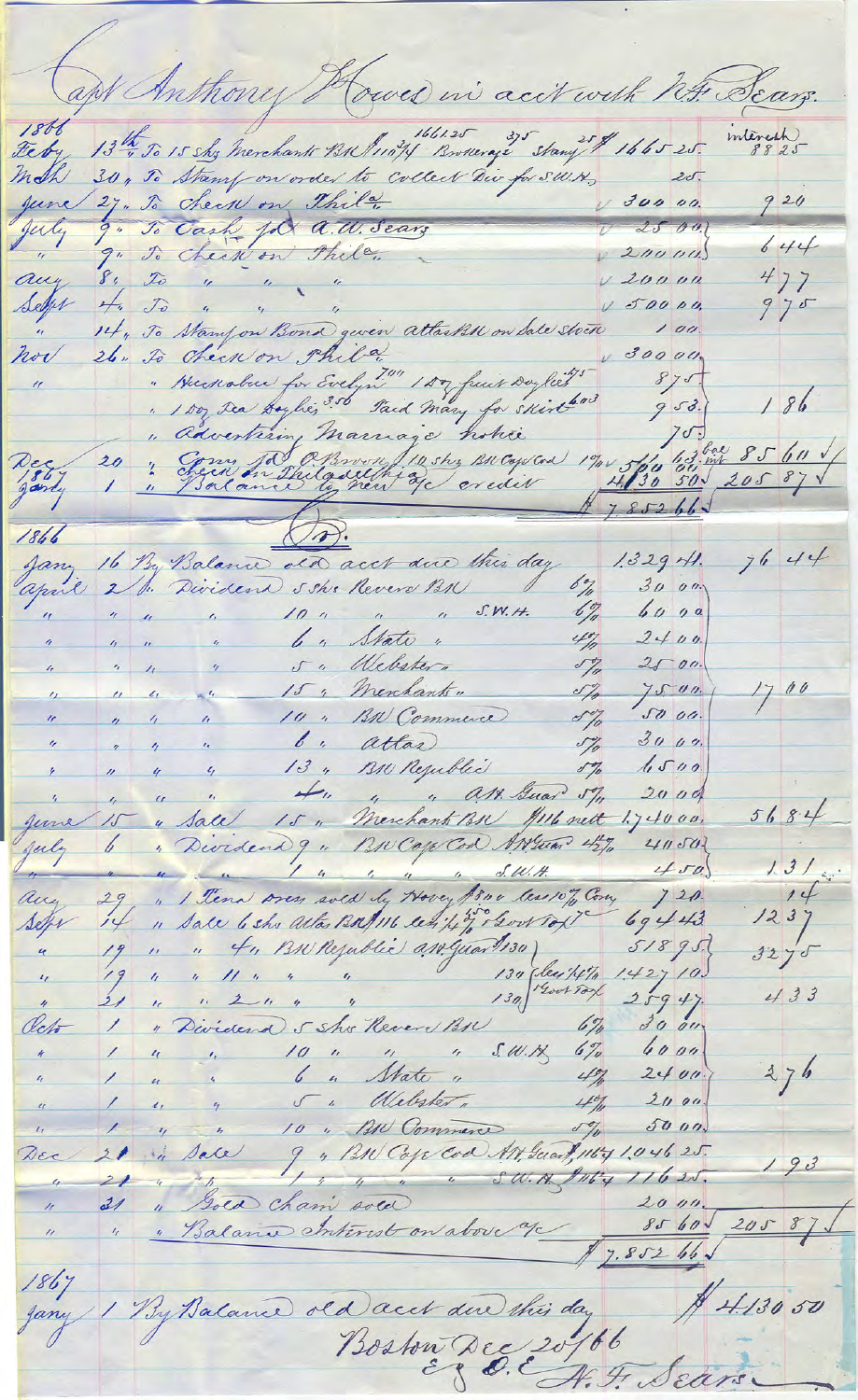1866-12-20; account of Anthony Howes with Nathan F. Sears; on one full side of legalsized paper:]  $Cont$  Anthony Howes in acc't with  $N$   $F$   $S$ .

|                                                      |                                        |                                                   |                                                                   | Capt Anthony Howes in acc t with N. F. Sears.                  |                      |    |                       |        |              |       |
|------------------------------------------------------|----------------------------------------|---------------------------------------------------|-------------------------------------------------------------------|----------------------------------------------------------------|----------------------|----|-----------------------|--------|--------------|-------|
| 1866                                                 |                                        |                                                   |                                                                   |                                                                |                      |    |                       |        | interest     |       |
|                                                      |                                        |                                                   |                                                                   | Feb $13th$ To 15 shs Merchand Bk \$110 <sup>3</sup> /4 1661.25 |                      |    |                       |        |              |       |
|                                                      |                                        |                                                   |                                                                   | Brokerage 3.75 Stany 25                                        |                      |    | $$1165$ 25            |        | 88 25        |       |
|                                                      |                                        |                                                   |                                                                   | Mch 30" To Stamp on order to Collect Dvi for S.W.H.            |                      |    |                       | 25     |              |       |
|                                                      |                                        | June 27" To Check on Phila                        |                                                                   |                                                                |                      |    | 300 00                |        |              | 9 20  |
| July 9"                                              |                                        | To Cash pd A. W. Sears                            |                                                                   |                                                                |                      |    |                       | 25 00  |              |       |
| "<br>9"                                              |                                        | To Check on Phila                                 |                                                                   |                                                                |                      |    | 200 00                |        |              | 6 44  |
| Aug 8"                                               | To                                     | $\epsilon$<br>$\epsilon$                          | $\epsilon$                                                        |                                                                |                      |    | 200 00                |        |              | 4 77  |
|                                                      | To                                     | $\epsilon$<br>"                                   | "                                                                 |                                                                |                      |    | 500 00                |        |              | 9 75  |
| Sept 4"                                              |                                        |                                                   |                                                                   |                                                                |                      |    |                       |        |              |       |
| 14"                                                  |                                        |                                                   |                                                                   | To Stamp on Bond given Atlas Bk on Sale Stock                  |                      |    | $\mathbf{1}$          | 00     |              |       |
| Nov $26"$                                            |                                        | 300 00<br>To Check on Phila                       |                                                                   |                                                                |                      |    |                       |        |              |       |
|                                                      |                                        | Hucka <sup>[--]</sup> for Evelyn 7.00 1 Doz fruit |                                                                   |                                                                |                      |    |                       |        |              |       |
|                                                      |                                        | 8 75<br>Doylees. 75                               |                                                                   |                                                                |                      |    |                       |        |              |       |
|                                                      | "                                      | 1 Doz Tea Doylies 3.50 Paid Mary for              |                                                                   |                                                                |                      |    |                       |        |              |       |
|                                                      |                                        | skirt 6.03                                        |                                                                   |                                                                |                      |    |                       | 9 53   |              |       |
|                                                      | "                                      |                                                   |                                                                   | <b>Advertising Marriage Notice</b>                             |                      |    |                       | 75     |              | 1 86  |
| Dec 20                                               | "                                      |                                                   |                                                                   | Comm pd O.Brooks 10 shs Bk Cape Cod 1%                         |                      |    |                       | 11 63  |              |       |
|                                                      |                                        |                                                   |                                                                   |                                                                | bal int              |    |                       |        | <u>85 60</u> |       |
|                                                      |                                        | Check on Philadelphia                             |                                                                   |                                                                |                      |    | 500 00                |        |              |       |
| 1867                                                 |                                        |                                                   |                                                                   |                                                                |                      |    |                       |        |              |       |
| Jany 1                                               |                                        |                                                   |                                                                   | Balance to new a/c credit                                      |                      |    | <u>4130 50 205 87</u> |        |              |       |
|                                                      |                                        |                                                   |                                                                   |                                                                |                      |    | \$7,852 66            |        |              |       |
|                                                      |                                        |                                                   |                                                                   |                                                                |                      |    |                       |        |              |       |
|                                                      |                                        |                                                   |                                                                   | <u>Cr</u>                                                      |                      |    |                       |        |              |       |
| 1866                                                 |                                        |                                                   |                                                                   |                                                                |                      |    |                       |        |              |       |
|                                                      |                                        |                                                   |                                                                   | Jany 16 By Balance old acct due this day                       |                      |    | 1329 41               |        | 76 44        |       |
| April 2<br>$\epsilon$<br>$\epsilon$                  | $\epsilon$                             | "                                                 |                                                                   | Dividend 5 Shs Revere Bk                                       |                      | 6% |                       | 30 00  |              |       |
|                                                      |                                        |                                                   | 10 <sup>4</sup>                                                   | "                                                              | S.W.H.               | 6% |                       | 60 00  |              |       |
| $\epsilon$<br>"                                      | $\boldsymbol{\zeta}\boldsymbol{\zeta}$ | $\epsilon$                                        | $\epsilon$<br>6                                                   | $\epsilon$<br><b>State</b>                                     |                      | 4% |                       | 24 00  |              |       |
| "<br>"                                               | "                                      | "                                                 | 5 <sup>1</sup><br>$\boldsymbol{\varsigma} \boldsymbol{\varsigma}$ | Webster"                                                       |                      | 5% |                       | 25 00  |              |       |
| $\epsilon$<br>"                                      | $\epsilon$                             | $\boldsymbol{\zeta}\boldsymbol{\zeta}$            | 15"                                                               | Merchant"                                                      |                      | 5% |                       | 75 00  |              |       |
| $\epsilon$<br>$\epsilon$                             | "                                      | "                                                 | 10 <sup>4</sup>                                                   | <b>Bk</b> Commerce                                             |                      | 5% |                       | 50 00  |              |       |
| $\epsilon$<br>$\epsilon$                             | $\epsilon$                             | $\epsilon$                                        | 6 <sup>"</sup>                                                    | Atlas                                                          |                      | 5% |                       | 30 00  |              |       |
| "<br>"                                               | "                                      | "                                                 | $13$ "                                                            | Bk Republic                                                    |                      | 5% |                       | 65 00  |              |       |
| $\pmb{\zeta}\pmb{\zeta}$<br>$\pmb{\zeta}\pmb{\zeta}$ | $\epsilon$                             | "                                                 | 4 <sup>4</sup>                                                    | $\epsilon\epsilon$<br>$\epsilon$                               | A.H. Guard 5%        |    |                       | 20 00  |              | 17 00 |
| June 15                                              | $\epsilon$                             |                                                   |                                                                   | Sale 15 " Merchant Bk \$1.16 nett                              |                      |    | 1740                  | $00\,$ | 56 84        |       |
| July 6                                               | "                                      | Dividend 9 "                                      |                                                                   | Bk Cape Cod A.H. Guard $4\frac{1}{2}\%$ 40 50                  |                      |    |                       |        |              |       |
| "<br>$\boldsymbol{\zeta}\boldsymbol{\zeta}$          | "                                      | "                                                 | 1 <sup>4</sup>                                                    | $\boldsymbol{\varsigma}\boldsymbol{\varsigma}$<br>"            | $\epsilon$<br>S.W.H. |    |                       | 4 50   |              | 1 31  |
|                                                      |                                        |                                                   |                                                                   |                                                                |                      |    |                       |        |              |       |
| Aug 19                                               |                                        |                                                   |                                                                   | 1 Tena oven sold by Hovey \$800                                |                      |    |                       |        |              |       |
|                                                      |                                        |                                                   |                                                                   | less 10% Comm                                                  |                      |    |                       | 7 20   |              | 14    |
| Sept 14                                              | $\epsilon$                             |                                                   |                                                                   | Sale 6 shs Atlas Bk \$116 less 1/4%                            |                      |    |                       |        |              |       |
|                                                      |                                        |                                                   |                                                                   | & Govt Tax 7 <sup>c</sup>                                      |                      |    | 694 43                |        |              | 12 37 |

" 19 " " 4 " Bk Republic A. H. Guard 518 95